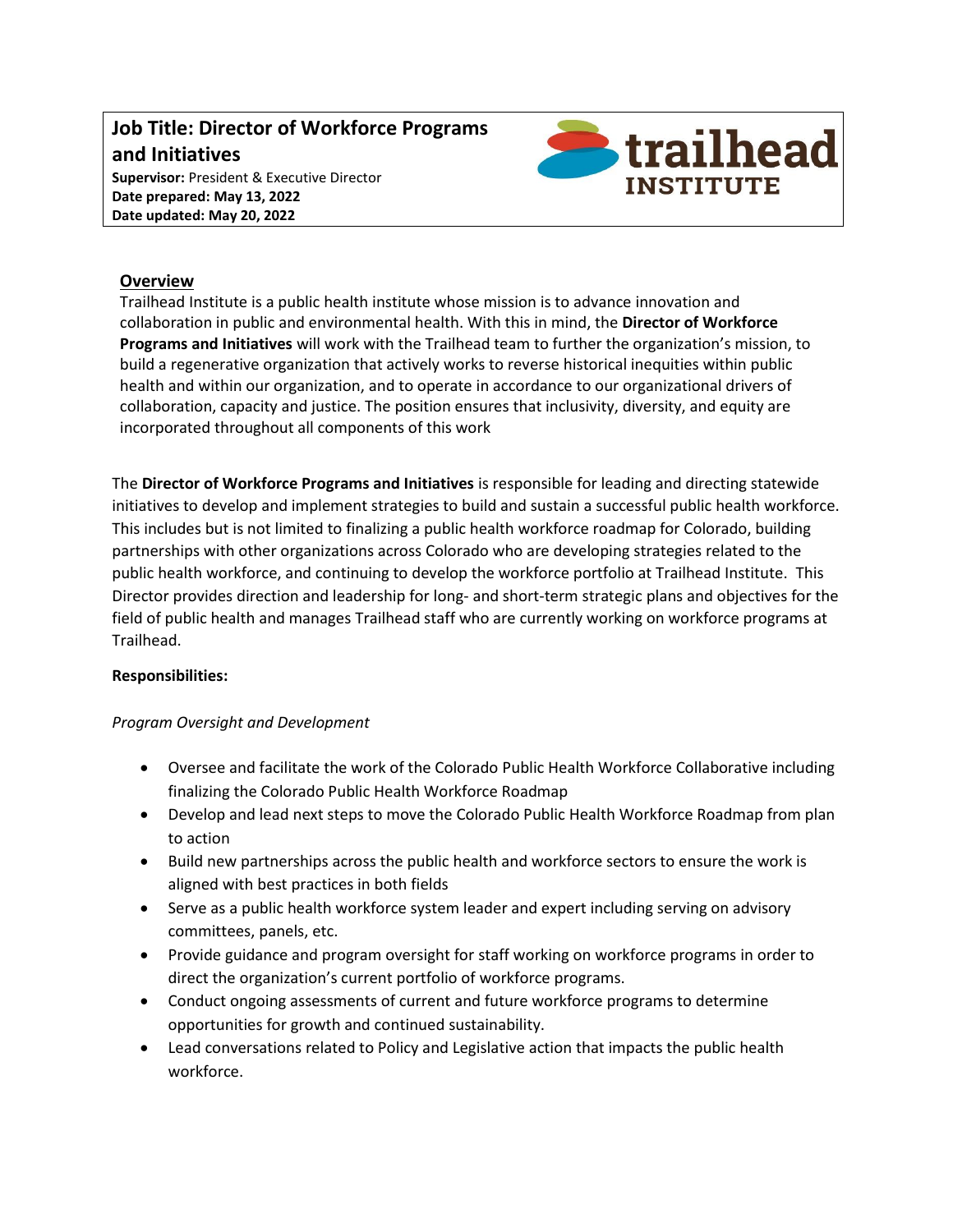- Evaluate current programmatic capacity and work with the workforce staff and the President & Executive Director on the creation of new workforce programs, projects and initiatives as deemed necessary.
- Identify and seek funding for new programs, projects, initiatives in alignment with the organization's mission, drivers and strategic plan.
- Support the development and implementation of an integrated strategic communications plan to advance Trailhead brand across programs.
- Maintain existing funding partnerships and develop new strategic partnerships as deemed relevant to the mission and strategic plan of the organization.
- Work collaboratively with the director's team and project leads to unify and integrate strategic initiatives across all activities and functions.

# *Financial Strategy*

- Adhere to organizational financial security strategies as defined by the President & Executive Director and Director of Finance.
- Support the development of the organizational budget through leading the gathering and development of a workforce budget.
- Support the Finance Department with audits and fiscal compliance reporting, as needed.
- Support program managers in overseeing programmatic budgets.

# *Organizational Strategy and Leadership*

- Direct and assure the work throughout the organization is in line with Trailhead's mission, vision and strategic goals.
- Provide thought leadership on operational and mission impact, organizational capacity, risk factors, and other key factors to inform strategic decision-making.
- Support the design and development of the organizational strategic plan in collaboration with the board/staff workgroup.
- Direct and manage initiatives and projects of the Board of Directors in coordination with the direction of the Executive Director.
- Direct strategic development activities of the organization identifying emerging opportunities to leverage current work and internal capacities for new business development, in partnership with the director's team.
- Cultivate and integrate partner connections and relationships.

# **Qualifications:**

- Expertise in workforce development programs, projects, and best practices
- Expertise in public health systems strategies and investments, including an understanding of funding dynamics and governance structures (preferred)
- Experience working in a public health (preferred)
- Previous work coordinating stakeholders in the workforce or public health sectors.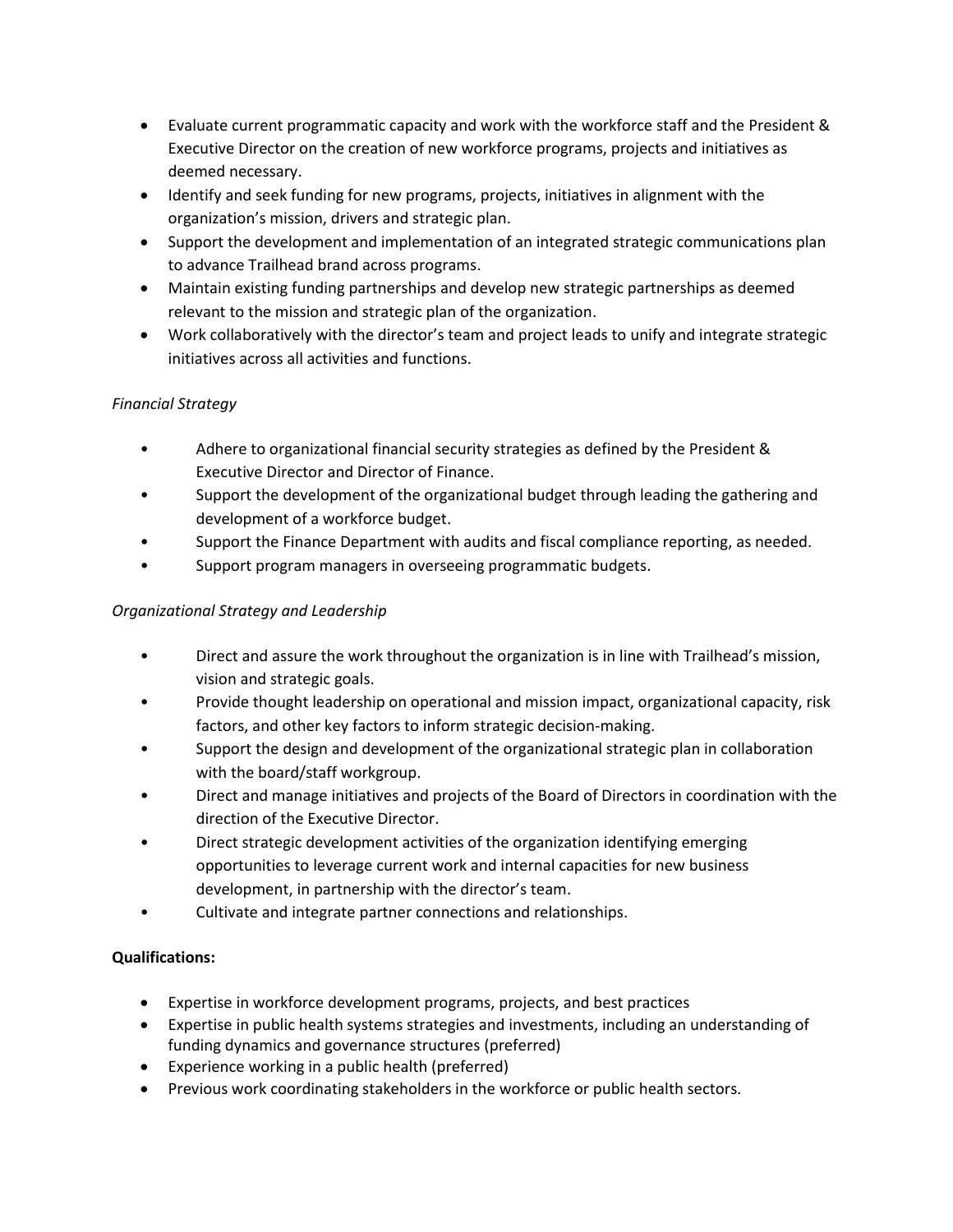- Excellent communication skills, both written and verbal.
- Ability to champion equity driven strategies within programs and partnerships
- Previous experience with effective supervision of staff
- Excellent facilitation skills and proven ability to build consensus across diverse stakeholders
- Strong analytical and organizational skills.
- Ability to work effectively with varying seniority levels, including program and finance staff, human resources and operations, managers, government and non-profit directors, policy makers, workforce development leaders, and other external stakeholders.
- Strong organizational and project management skills, with ability to see the big picture and manage small details.
- **•** Strong interpersonal communication skills.
- Willingness and ability to learn and grow to meet the changing requirements of the job.
- Education: MPH, MPP, MSW, or MPA preferred
- Minimum 10 years' relevant experience, particularly at the intersection of the business and public health sectors.

This is a **full-time exempt** position based in Denver, Colorado. Hiring salary range for this position is \$79,000 - \$82,000. Trailhead Institute offers a generous benefits package including health, dental, vision, life, short-term and long-term disability, and a 401k with employer match.

**To Interview Us:** We will be holding **three office hours** during the application period, between 6/6/2022 and 6/8/2022. This offers you an opportunity to schedule a 15 minute call and ask any questions regarding the job announcement or about Trailhead. Sign up via [Calendly.](https://calendly.com/slampe/workforce-director-office-hours) If you are unable to make it to the scheduled office hours, check out ou[r Director of Workforce Programs and Initiatives Q&A,](https://docs.google.com/document/d/1Ehtl3xzNv0W4bPLvid2_u2rp7r6OJKqFCtV912_K444/edit?usp=sharing) which we will update with questions and answers that arise after each office hour session.

## **To apply, please send:**

- A resume
- A list of three references, including name, job title, phone & email.
- Either a one-page cover letter, or if you prefer, in lieu of a cover letter, answer the following questions in no more than one page:
	- 1. Tell us why you're attracted to this job and Trailhead Institute.
	- 2. What experiences and expertise do you want to share that you would bring to this role?
	- 3. What other experiences (including living experiences) should Trailhead Institute know about to understand how you approach this work?

Submit all application materials via email to [hiring@trailhead.institute](mailto:hiring@trailhead.institute) with the subject "Director of Workforce Programs and Initiatives".

Applications will be reviewed and interviews offered to qualified applicants until the position is filled. Finalists will be asked to participate in a second panel interview and a short writing exercise.

This is a LIMITED SERVICE position. At this time, funding for this position is provided by limited-term funding and is dependent on that funding being maintained. Once the funding ends, the position may be discontinued, and there is no guarantee for additional employment with Trailhead Institute. Full